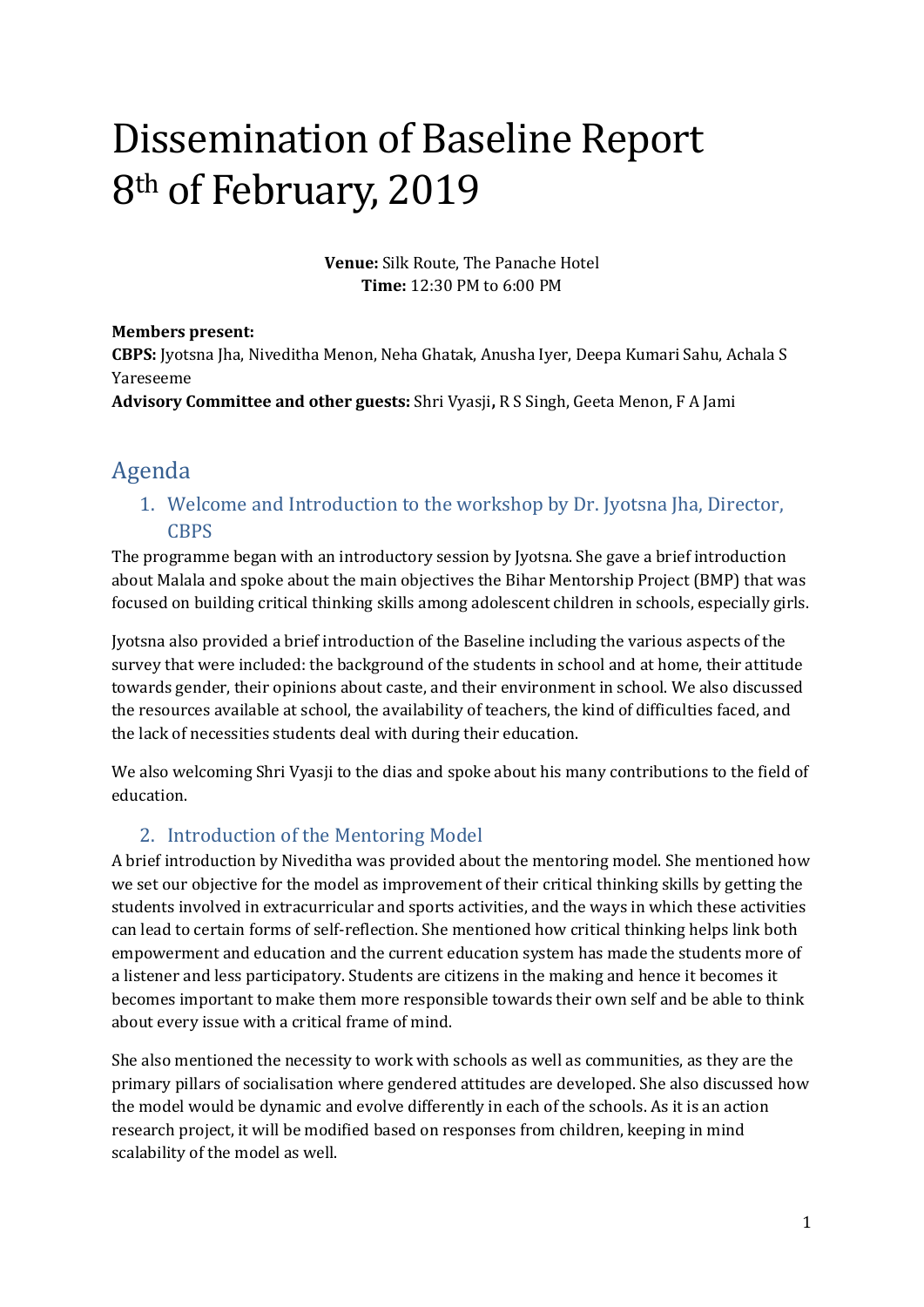She also highlighted that the school is a good space to experiment as students spend a good number of hours in school and connections and social networks are built in schools, and explained our decision to work with adolescent children, as it is the critical age to shape and mould them.

Additionally, she mentioned the various process that has already been underway, including the baseline study, and the work that we intend to do on various subject areas such as technology and violence.

#### 3. Release of baseline report

After this, Shri Vyasji along with other committee members - RS Singh, Geeta Menon, FA Jami – released the baseline report.

#### 3.1 Comments by Shri Vyasji:

Shri Vyasji extended his wishes to the team for working on the project on developing critical thinking skills. He spoke about how the societies are divided into classes and castes and that government schools are the last resort for people coming from lower socio-economic backgrounds. As the objective of our study and the model was to understand the cognitive abilities of the universe of adolescent students he suggested working with madrassas and private schools and not just government schools, to understand how such students think and react, and their abilities, and hence increase the sample size.He stressed on the need for education to promote critical thinking and not just literacy as it is measured now. Critical thinking in turn should also promote rational thinking. He spoke about the need to bring about changes in the curriculum to bring about larger changes in society. He spoke about the ills in society such as honour killings, declining sex ratio, gender related issues and the need for enlightenment of society. He finally spoke about the need for such models to bring about larger changes in attitudes in society by bringing about smaller changes in the form of improvement of critical thinking skills among adolescent students.

## 4. Findings of the baseline report

The team presented the findings from the baseline report. The team presented findings about the school based on our Baseline data as well as the field visits, data from the households based on the baseline survey, and on the gendered attitudes. In the last section, we highlighted the way in which we were able to measure attitudes related to issues such as physical strength and capabilities, career choices and division of labour, gendered attitudes, violence, shame, marriage, caste etc.

We emphasised that our model will be based on our findings from the baseline and will focus on critical thinking, self- reflection, reflection about society and the world The model will be developed to give that space to children which are now unavailable due to lack of child ready schools and poor household conditions which are not conducive for their development.

#### 4.1 Question and answer session

Some of the questions that were asked was related to the impact of children through social media, the gendered attitudes that children exhibited, the role of parents and schools in socialisation of children including attitudes towards education, the importance of mobile telephony in children's lives, and the primary focus of the baseline. In response, we did discuss that the only forms of information technology that girls are exposed to is television. In fact, girls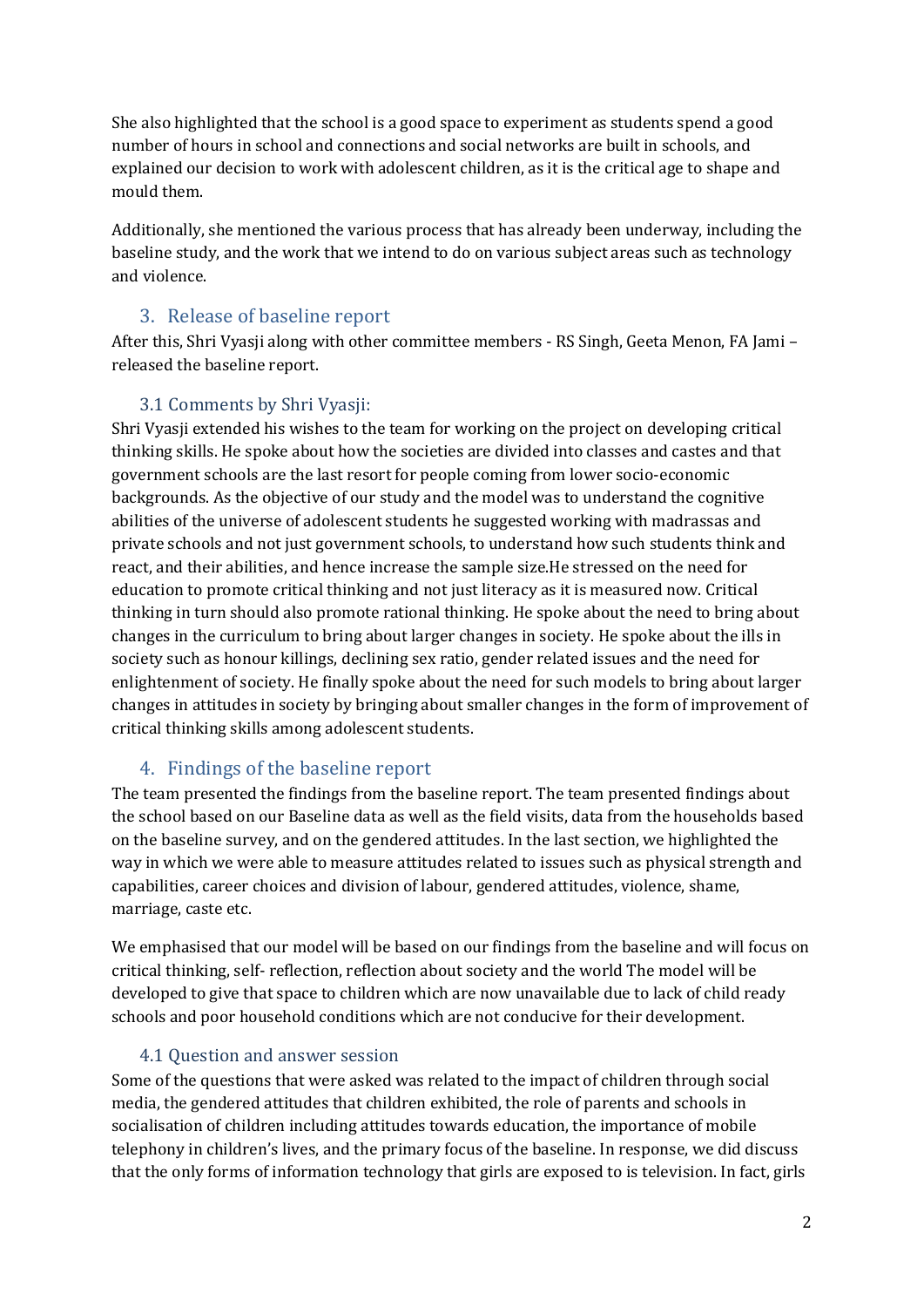appear to be watching a lot of TV series, which depict highly gendered attitudes, and that they appear to be quite influenced by it, especially in the superstitions and belief systems that are prevalent. In the discussion, we also brought up the gendered dynamics of women's educational levels and the impact that it appears to have on the attitudes of the children as well as the relationship that it has on the socio-economic conditions of the family.

In the question-and-answer session, we also clarified that we had not presupposed the idea of a good student. Often, the idea is associated with students listening to teachers, so we wanted to also explore ideas related to what students could potentially do or be, apart from being silent and listening. We also let the audience know, based on the questions raised, that while we are not focused on delinquency, we did observed cases of drug addiction (post the baseline) and will be engaging with those concepts as they arise.

One of the major aspects of the baseline that was covered (which was discussed in the questionand-answer session) was related to the aspects of child labour. We felt that the baseline provided us a very good understanding on the way children were spending gendered time working either at home or in their family farms. Exploring this aspect and finding out the implications of this on school attendance will be an important theme that we are focusing on in the next few months.

The conversation around mobile phones was around questions of agency and independence. When asked about the ways in which mobile phones are encouraging marriages, we were able to explain the ways in which we need to move the conversation away from 'elopement' to providing girls options to exercise healthy relationships. Instead of confinement, it would be useful to expand the space to girls and boys to make choices, whether it is about relationships or careers.

In concluding this session, we made a note of all the suggestions that were presented and decided to incorporate them into the evolving model.

#### 5. Reflection by mentors:

After a short presentation provided by Niveditha on the process of the action research and the challenges therein, she introduced the mentors in the project who spoke about their first six months in the field experience.

#### 5.1 Challenges

Some of the challenges that we presented were as follows:

- One of the first challenges that we faced was that students appeared to be very scared to speak or to talk about anything that was unstructured. So, the first six months was focused on ensuring clear and uninhibited articulation.
- Children were also often restless. So, a diversity and combination of games, activities and tasks were given so that children are constantly engaged with the class, instead of feeling restless and claustrophobic.
- Differences in resources were stark to see across the districts. This included explore to English, access to private spaces, or even basic amenities such as running water, chairs or electricity.
- There is a lot of gender segregation in schools and children were initially resistant to playing together.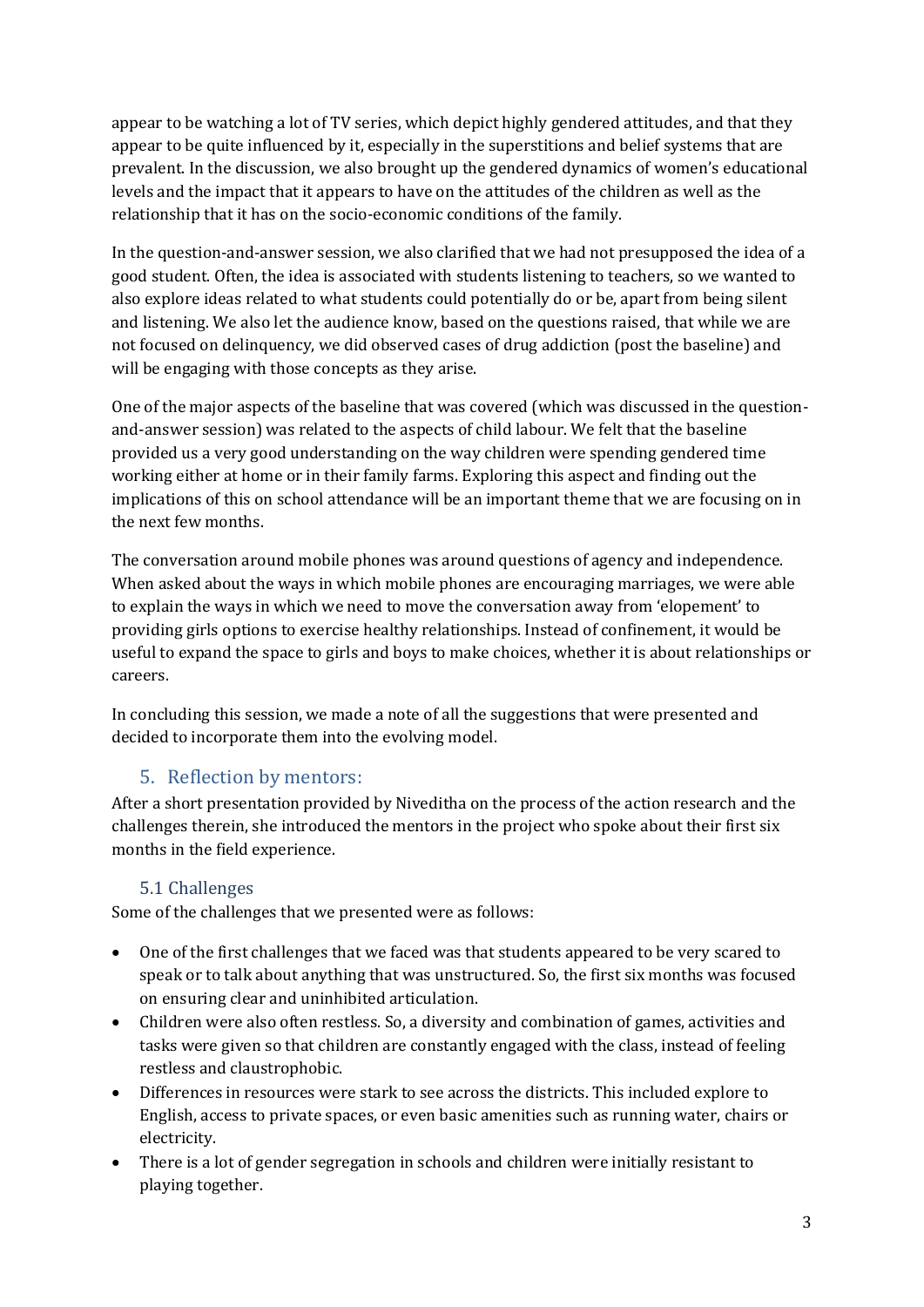- Teachers work under several resource and time constraints, and that while some teachers are invested in the process, they are not able to devote as much time as they'd like to.
- We are also finding that attendance of children is very erratic and cause for concern.

#### 5.2 Experiences by the mentors

Both the mentors discussed the different ways in which children from all kinds of socioeconomic backgrounds come to the school. They felt that over the course of six months that children have a lot of talent in them and that opportunities to give them room to shine was sometimes missing in the classrooms. Through activities, children can gain confidence that they can do or know something. Community and family engagement is extremely important for this next step.

Mentors also spoke about how with some space and time, children are able to develop analytical and introspection skills. For example, even for children who are not always expressing themselves openly in groups, they are able to do so via paintings. For many things, they have not been able to express emotions, so it can be really hard for them, but with time, they are able to make things (like objects of paintings) that capture the emotions that they are feeling. Children also feel underconfident about their own abilities, which is the primary reason for reluctance to participate. Once they start to get used to doing things, they are much more open to trying new things.

#### 6. Panel discussion

The advisory committee that was specially formed for the project were part of the final presentation. The panel, composed of FA Jami, Geeta Menon and RS Singh, spoke about the significance of doing critical thinking frameworks within the government schooling system and provided their critical insights and suggestions, as summarised below:

- A theoretical model that is aspirations and forward-looking is very important. More importantly, a peer-led model where the teacher is the facilitator is more conducive to group-level activities as well.
- Activities should be designed in such a way that children can step outside of the schools, interact with new people, faces, or engage with a new situation. This will be useful for them. We can also create new challenges so that children know how to deal with them.
- Defining empowerment and how it looks like is the first step. The second step is to ensure that the children also have a right to know about where the model is going, so that they can choose to participate in it.
- Empowerment is, therefore, not just an enabling environment so that children can learn, but also that they can choose, and this ability to make decisions and awareness of their rights to choose their own paths is the first step towards empowerment.
- Empowerment is also not easy. It needs a lot of work and a lot of self-confident on the part of the children as well. They will have to develop the capacity and strength to deal with their own thoughts.
- Defining what is not empowerment is as important as defining empowerment.
- Empowerment and collectivization are very deeply linked. Hence, a peer group is important, and how they behave in a group, agreeing with diverse views, or respecting diverse views becomes important.